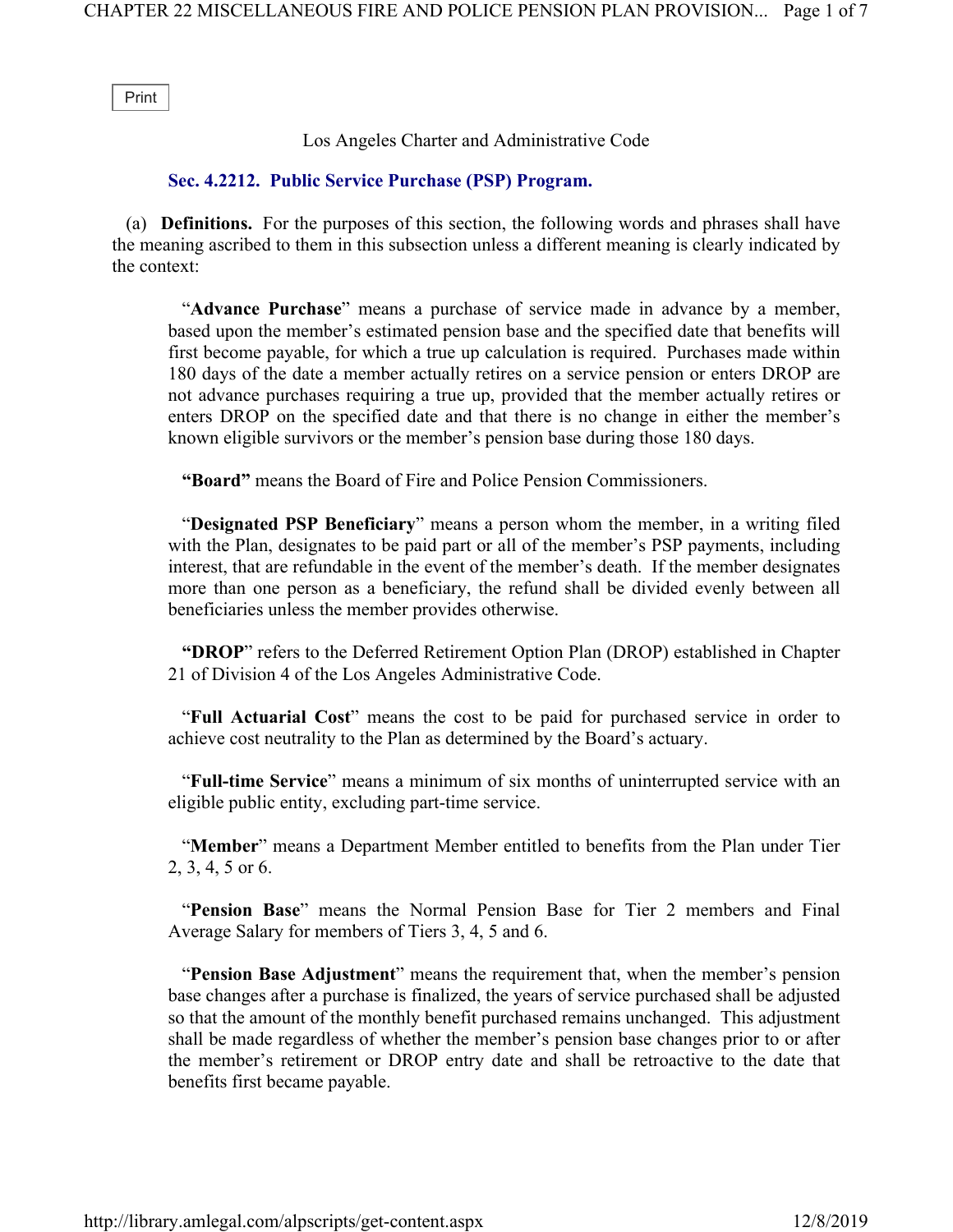"Prior Plan" means a retirement plan of a public entity in which the member was a participant during full-time service.

"Public Entity" means the United States Government including its territories, any agency of the United States Government, the United States Postal Service, and any branch of the United States military service; any State or their political subdivisions; any local government or special district within any State of the United States; and shall exclude non-governmental agencies supported by government contracts or grants.

 "Public Service Purchase (PSP) Program" means the voluntary program that allows members to purchase service with the Fire and Police Pension Plan (Plan) on the terms and conditions established in this section.

 "Purchased Service" means service purchased under the PSP program. Purchased service shall be treated as "years of service", as that term is defined in the various tiers of the Plan, for the purpose of computing the amount of a member's service pension and any survivorship pensions based on that pension.

 "Specified Date that Benefits Will First Become Payable" means the date that the member expects either to retire on a service pension or to enter DROP and shall be specified by the member at the time service is purchased.

 "True Up" means the requirement that the full actuarial cost for the purchased service shall be recalculated as of the date that benefits first become payable when (1) a member has made an advance purchase, (2) the retirement or DROP entry date differs from the date specified when the purchase was made, (3) there is a change in the member's known eligible survivors or (4) the member's actual pension base differs from the estimated pension base. The purpose of a true up is to assure that the member pays the full actuarial cost so that the PSP program will be cost neutral to the Plan. The actuarial assumptions used in the true up shall be those in effect at the time the purchase was initially made.

 (b) Participation in the Program. Service purchases under the PSP program must be initiated and finalized prior to the date a member enters DROP or retires, whichever occurs first. Members cannot purchase service after entering DROP, retiring, or being recalled or reactivated. The Board may limit or prohibit member participation in the PSP program to the extent required to comply with any federal law.

 (c) Cost Neutrality. The member shall be required to pay the full actuarial cost of the purchased service as determined by the Plan's actuary based upon the additional benefits available from the Plan as a result of the purchased service without taking into consideration incidental administrative expenses incurred by the Plan.

 In determining the purchase cost, the actuary shall determine the full actuarial cost utilizing the actuarial assumptions in effect for the PSP program at the time of purchase and taking into consideration the additional benefits that may be provided by the Plan as a result of the purchased service. Factors to be considered by the actuary shall include, as applicable: the member's age; the date benefits will first become payable (the specified date or the actual date); the number of known eligible survivors; the ages of any known eligible survivors; the member's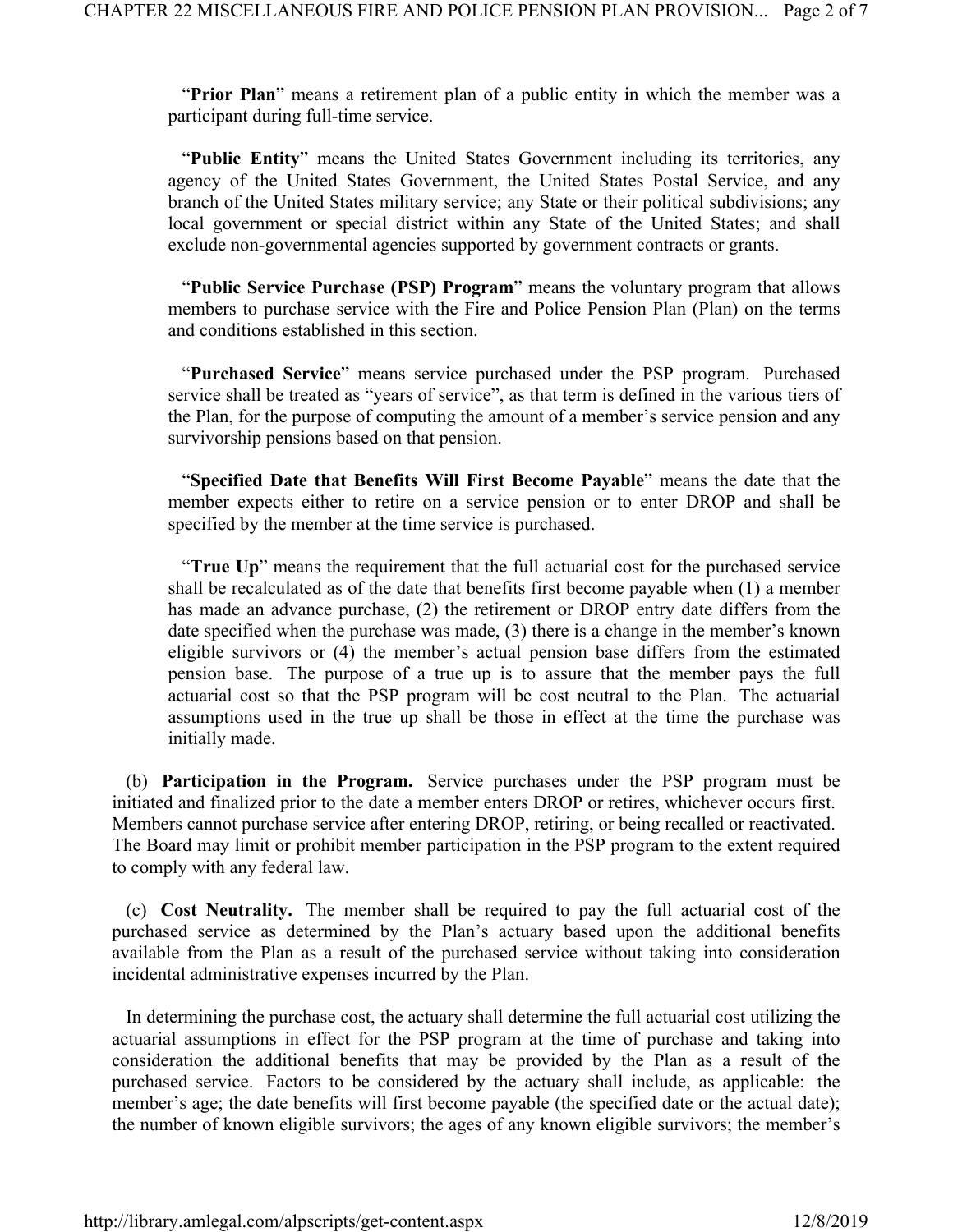pension base (estimated or actual); the investment earnings rate that is assumed to accrue to the Plan on the member's PSP payments; and any other factors that are relevant to cost neutrality. For all PSP program purposes, the date a member enters DROP shall be considered the date that benefits first become payable, notwithstanding that no benefits are actually paid to the member until he or she terminates employment and exits DROP.

 A member's cost for the purchase of service may differ from the amount determined in advance if a true up is required. A purchase is finalized when the member has paid the full cost for the service purchased, including any adjustment in cost or service required as a result of a true up. In the event that the member's pension base changes after the member's purchase has been finalized, a pension base adjustment shall be made by adjusting the years of service, retroactive to the date that benefits first became payable, so that the amount of the monthly benefit purchased remains unchanged.

 The City Administrative Officer shall conduct periodic reviews of the program every five years to ensure that the program is cost neutral to the City. Cost neutrality shall be determined with regard to the additional benefits provided by the Plan as a result of purchased service, without taking into consideration any incidental administrative expenses incurred by the Plan.

 (d) Service Eligible for Purchase. A member may purchase service under the PSP program with any public entity subject to the following limitations:

- (1) Only full-time service may be purchased.
- (2) No more than a total of four years of service may be purchased.

 (3) Service with a branch of the United States military service may be purchased only if the member was honorably discharged.

 (4) Service with any bona fide police agency or fire suppression agency may be purchased only if the member was not terminated for cause.

 (5) Service for which the member is eligible, or may become eligible, to receive a retirement benefit from another entity may not be purchased unless federal law requires otherwise. This prohibition shall not apply when a member ceases to be eligible for benefits from a prior plan due to a withdrawal of the member's funds or a waiver of benefits.

 (6) Service may not be purchased if the benefits payable as a result of this additional service purchase would cause the member's benefits to exceed the Internal Revenue Code Section  $415(b)(1)(A)$  limits at the time of retirement and result in benefits being paid to the member from the Excess Benefit Plan, rather than the Plan.

 In the event that purchased service is determined to be ineligible for purchase (due to a violation of one or more of these limitations) prior to the date that the member terminates employment, the purchase of the ineligible service shall be rescinded and the member shall be refunded the payments attributable to the purchase of this ineligible service, with interest, payable upon the earlier of the member's death or termination of employment. A purchase of service may not be rescinded after service pension benefits have actually been paid to the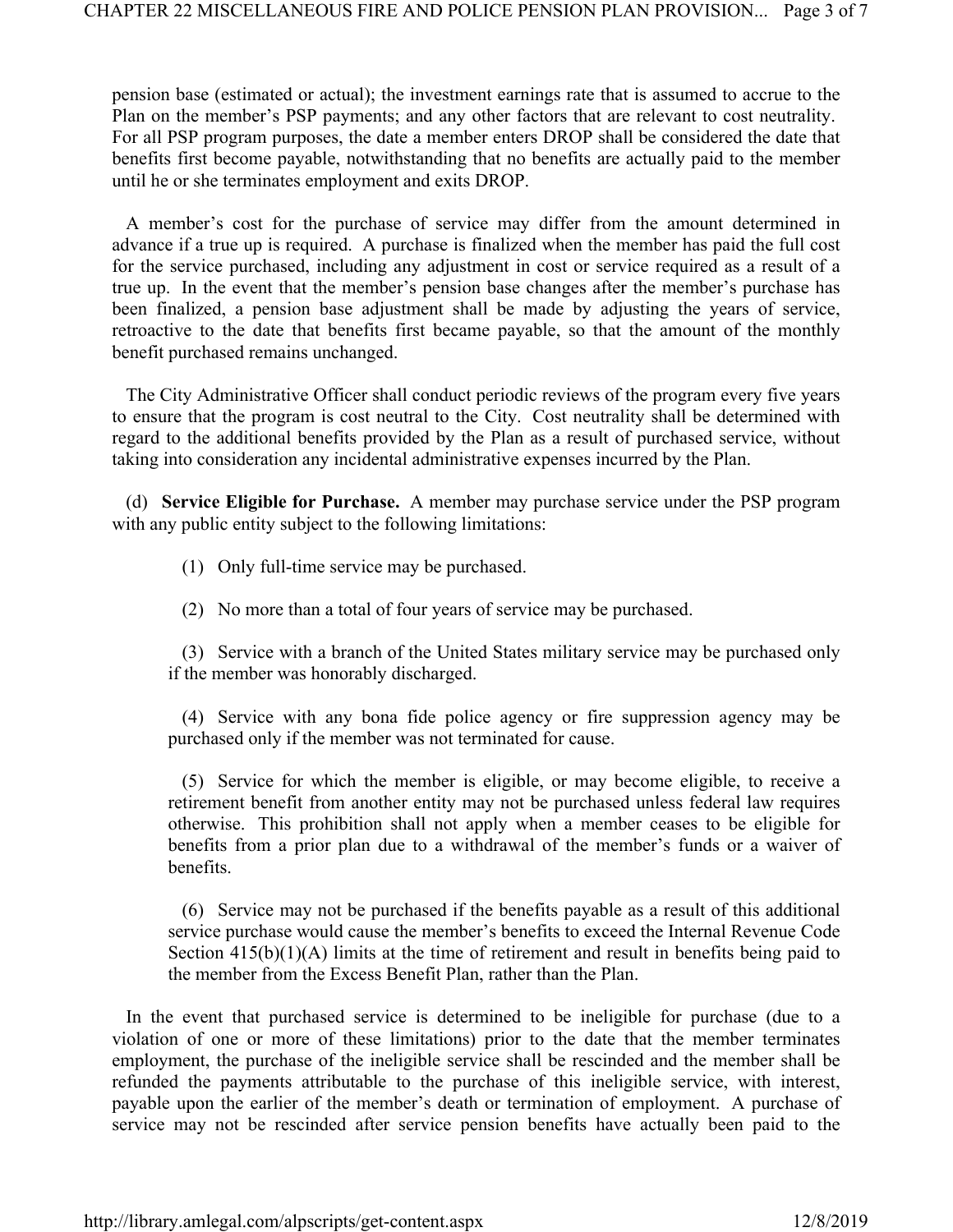member, but may be rescinded during the period that the member is in DROP, with an appropriate adjustment in the amount of the payments made into the member's DROP account retroactive to the date of entry into DROP.

 (e) Restrictions Applicable to Purchased Service. Purchased service shall be included in a member's years of service only for the purpose of calculating the amount of the member's service pension and any survivorship benefits based upon the member's service pension entitlement, provided that the total years of service used to calculate a member's service pension shall never exceed thirty years for Tiers 2, 3 and 4 or thirty-three years for Tiers 5 or 6. However, should a member who purchased service and either entered DROP or retired on a service pension subsequently be retired on a disability pension, unless the service purchase has been revoked as provided in Subsection  $(g)(5)$ , the purchased service shall be included in the member's years of service to the extent applicable for purposes of computing the minimum disability pension payable based upon the member's service and any survivorship benefits payable in the event of the member's death. Purchased service shall not count as service for purposes of the contribution provisions of any of the tiers and does not excuse a member from making the contributions required by the member's tier. Purchased service shall not count as years of service for purposes of any of the benefits provided in Chapter 11.5 of Division 4 of the Los Angeles Administrative Code. Purchased service shall not count to establish eligibility for service or disability retirement or eligibility to enter DROP.

 (f) Methods of Purchasing Service. A member may enter into a written agreement with the Plan to purchase service by a lump sum payment or on an installment basis through payroll deductions or by both.

 Lump sum payments may be paid in cash or by a direct rollover from the City's Deferred Compensation Plan or by a combination of these methods.

 Installment payments shall be made by payroll deduction on a post-tax basis pursuant to the terms of the member's written agreement with the Plan. An installment payment agreement may be initiated or ended by a lump sum payment. While a member may terminate a payroll deduction agreement at any time and cease to make further payments, a member shall not be allowed to enter into another written agreement to purchase any service covered by the terminated agreement. If a payroll deduction agreement is terminated then, at retirement or entry into DROP, whichever occurs first, the member may elect to receive pro-rated service based on the payments already made or to revoke all of the purchase and receive a refund as provided in Subsection  $(g)(6)$ .

 At the time a member is provided with a cost estimate for the purchase of service, the member shall be advised of the interest rate that will accrue on any unpaid balance if not paid in full by a specified date. The interest rate that a member shall be charged on the unpaid balance of any purchase agreement shall be the same rate as the investment earning rate assumption applicable to advance purchase payments at that time.

 All advance purchases are subject to being trued up at the time benefits first become payable. If the member's trued up cost is less than the amount that the member has paid, including assumed investment earnings, the difference may be refunded to the member or used to purchase additional eligible service. If the member's trued up cost exceeds the amount that the member has paid, including assumed investment earnings, the member may make a lump sum payment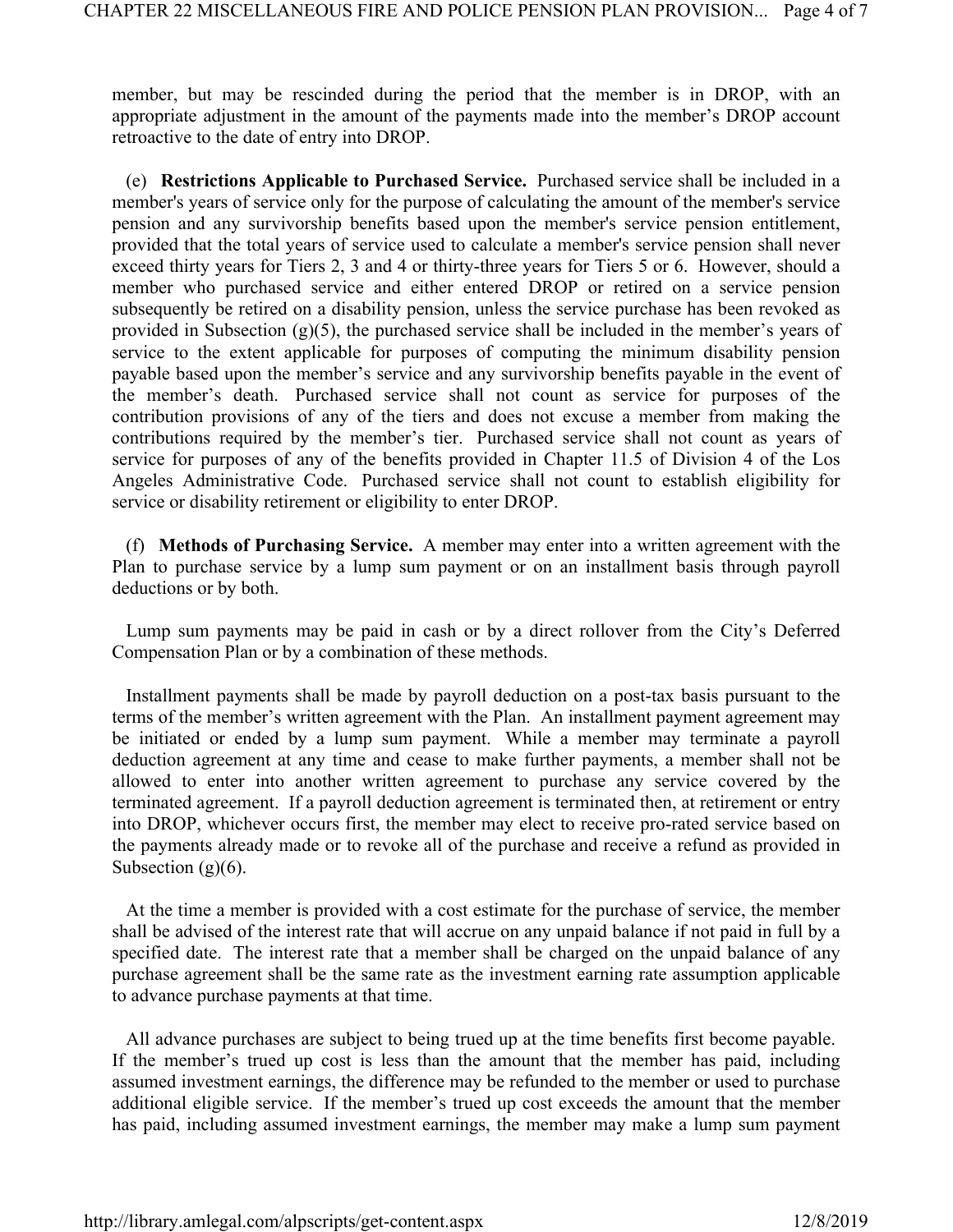prior to retirement to complete the service purchase or receive pro-rated service based on the amount already paid. In addition, when a true up is required, a member may always elect to revoke all of the purchase and receive a refund as provided in Subsection  $(g)(6)$ .

 A member may only enter into one written agreement to purchase a specific period of service. Once a member has paid to purchase service, these payments may not be refunded except as provided above or in Subsections (d) and (g). A member shall not be paid a refund until the member terminates employment.

 (g) Refund of Payments. A member's payments to purchase service shall be refunded only as provided in Subsections (d) and (f) above or as provided below:

 (1) In the event a member terminates employment other than by retiring on a service pension, all payments made by the member under the PSP program, including interest, shall be refunded to the former member upon request and the purchase agreement shall be revoked. A former member who becomes eligible for a deferred service retirement may elect, instead of taking a refund, to retain credit for that portion of the service purchased by the amount already paid, based upon a true up of the cost. In the event the former member dies prior to electing either a refund or a deferred service retirement including purchased service, all payments made under the PSP program, including interest, shall be refunded to the former member's designated PSP beneficiary or, if none, to the former member's estate.

 (2) If a member dies prior to entering DROP or, if not in DROP, prior to retiring, and leaves no eligible surviving spouse or domestic partner, all payments made by the member under the PSP program, including interest, shall be refunded to the member's designated PSP beneficiary or, if none, to the member's estate and the purchase agreement shall be revoked.

 (3) If a member dies prior to entering DROP or, if not in DROP, prior to retiring, and leaves an eligible surviving spouse or domestic partner, all payments made by the member under the PSP program, including interest, shall be refunded to the member's designated PSP beneficiary or, if none, to the member's spouse or domestic partner and the purchase agreement shall be revoked, provided that the eligible surviving spouse or domestic partner may elect to retain part or all of the purchased service, in which case the full actuarial cost shall be trued up based on the benefits that will be provided to the survivor and only that portion of the payments and interest exceeding the trued up cost for the retained purchased service shall be refunded as set forth above.

 (4) Should a member, as a result of purchased service, accrue more than thirty (30) years of service for Tiers 2, 3 and 4 or thirty-three (33) years of service for Tiers 5 or 6 for service pension calculation purposes, upon termination of employment the member shall be refunded the amount that was paid to purchase this excess service, including interest.

 (5) Provided a member has not retired on a service pension prior to being approved for a disability pension, the service purchase agreement shall be revoked and the member refunded all payments, including interest, when the member terminates employment by retiring on a disability pension. However, if a member forfeits his or her DROP account